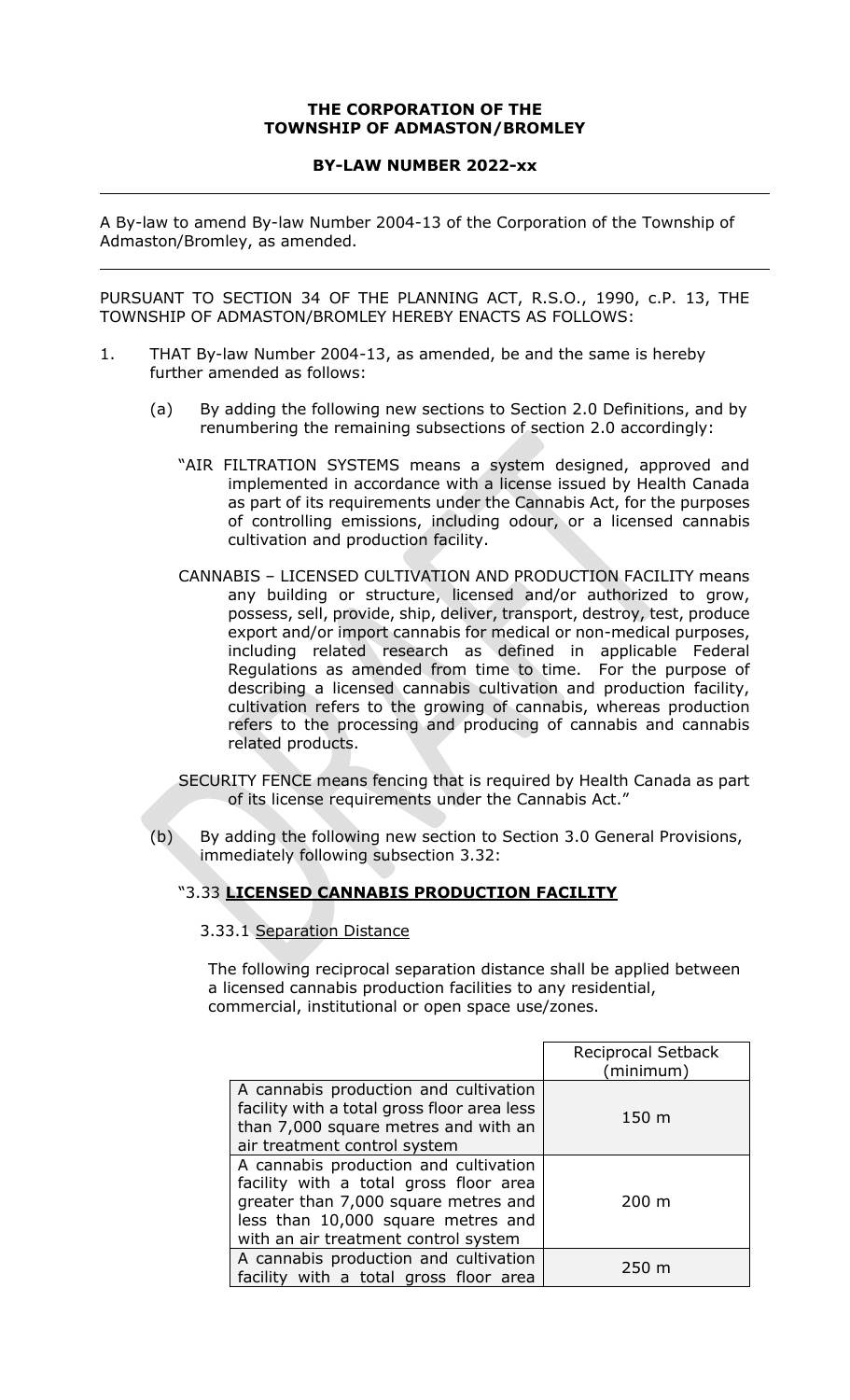| greater than 10,000 square metres<br>and with an air treatment control<br>system                                          |     |
|---------------------------------------------------------------------------------------------------------------------------|-----|
| A cannabis production and cultivation<br>facility of any size where an air<br>treatment control system is not<br>provided | 300 |

3.33.2 Outdoor storage is prohibited

3.33.3 Where permitted as an agricultural use (in the rural and agricultural zones) the following provisions apply to a licensed cannabis cultivation and production facility:

- 1. Minimum Lot Frontage 100 m
- 2. Minimum Lot Area 8 Ha
- 3. Minimum Yard requirements for buildings and structures
	- i. Front Yard 30 m ii. Exterior Side Yard 30 m
	- iii. Interior Side Yard 30 m iv. Rear Yard 30 m
- 4. Maximum Building Height 11 m
- 5. In an Agriculture Zone, the maximum gross floor area of a licensed cannabis cultivation and production facility shall be 500 square metres.
- 6. In an Agriculture Zone, the maximum amount of land to be utilized for buildings (including greenhouses), structures, parking areas shall be 1 ha.
- 7. A security fence associated with a licensed cannabis cultivation and production facility shall be setback a minimum of 10 metres from all lot lines.
- 8. All loading spaces must be located in a wholly enclosed building.
- 9. Existing structures may not be converted or retrofitted for a licensed cannabis cultivation and production facility.
- 2. THAT save as aforesaid all other provisions of By-law 2004-13, as amended, shall be complied with.
- 3. This by-law shall come into force and take effect on the day of final passing thereof.

This By-law given its FIRST and SECOND reading this \_\_\_\_\_ day of \_\_\_\_\_\_\_\_\_\_\_\_\_, 2022.

This By-law read a THIRD time and finally passed this \_\_\_\_\_ day of \_\_\_\_\_\_\_\_\_\_\_\_\_, 2022.

\_\_\_\_\_\_\_\_\_\_\_\_\_\_\_\_\_\_\_\_\_\_\_\_\_\_\_\_\_\_\_\_\_\_\_\_\_\_\_\_\_\_